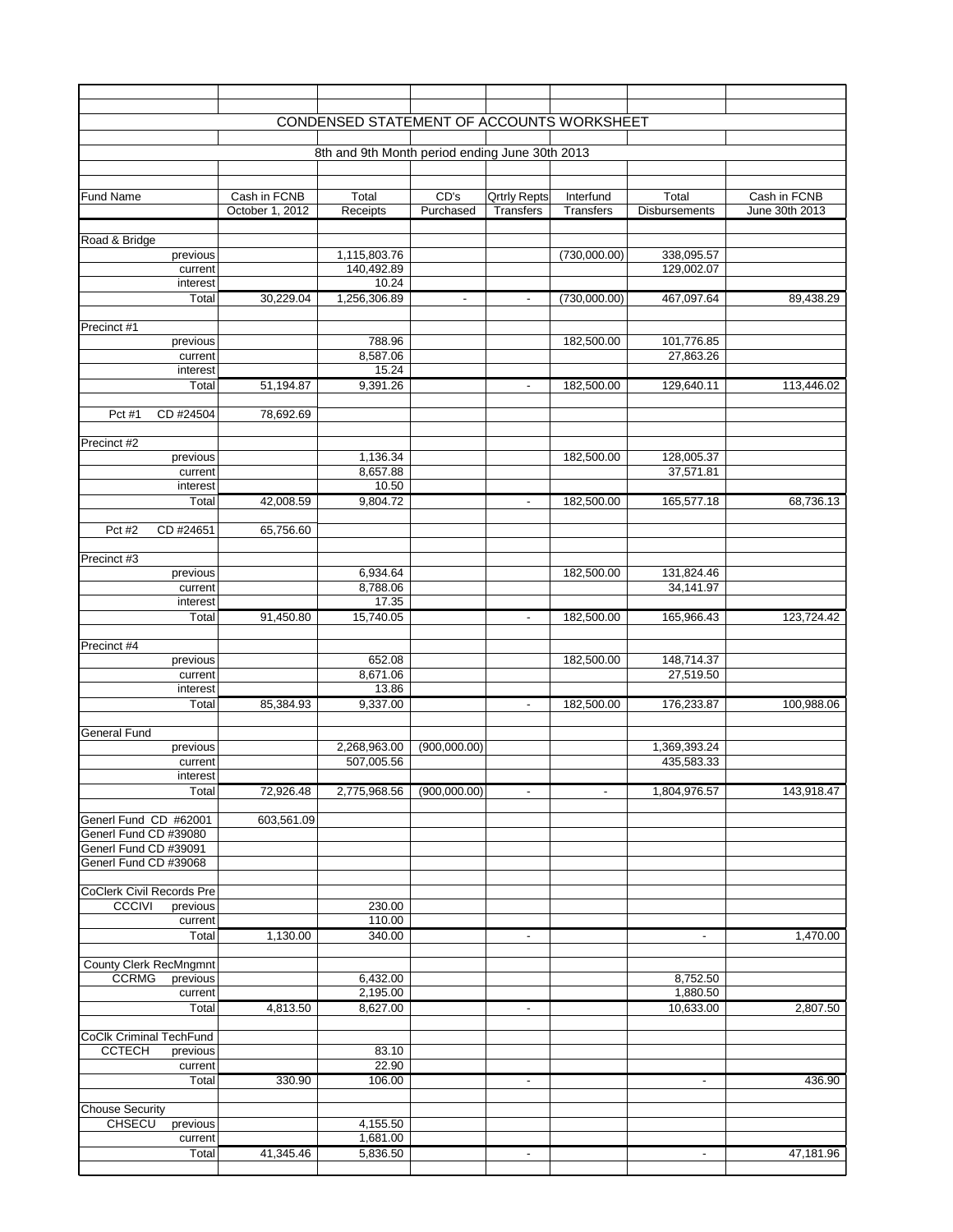| page 2                                                         |                 |                    |           |                     |                  |                          |                |
|----------------------------------------------------------------|-----------------|--------------------|-----------|---------------------|------------------|--------------------------|----------------|
| Fund Name                                                      | Cash in FCNB    | Total              | CD's      | <b>Qrtrly Repts</b> | Interfund        | Total                    | Cash in FCNB   |
|                                                                | October 1, 2012 | Receipts           | Purchased | <b>Transfers</b>    | <b>Transfers</b> | <b>Disbursements</b>     | June 30th 2013 |
|                                                                |                 |                    |           |                     |                  |                          |                |
| County Atty Fund                                               |                 |                    |           |                     |                  |                          |                |
| <b>COATTY</b><br>previous                                      |                 | 2,125.00           |           |                     |                  | 2,541.58                 |                |
| current                                                        |                 | 670.00             |           |                     |                  | 952.29                   |                |
| Total                                                          | 12,713.46       | 2,795.00           |           |                     |                  | 3,493.87                 | 12,014.59      |
|                                                                |                 |                    |           |                     |                  |                          |                |
| <b>District Clerk Archive Fnd</b><br><b>DCARCH</b><br>previous |                 | 407.50             |           |                     |                  |                          |                |
| current                                                        |                 | 160.00             |           |                     |                  |                          |                |
| Total                                                          | 2,628.10        | 567.50             |           |                     |                  | $\overline{\phantom{a}}$ | 3,195.60       |
|                                                                |                 |                    |           |                     |                  |                          |                |
| Dist Clerk Civil Records                                       |                 |                    |           |                     |                  |                          |                |
| DCCIVI previous<br>current                                     |                 | 965.00<br>310.00   |           |                     |                  | 3,104.00                 |                |
| Total                                                          | 4,730.55        | 1,275.00           |           |                     |                  | 3,104.00                 | 2,901.55       |
|                                                                |                 |                    |           |                     |                  |                          |                |
| <b>District Clerk RecMngmn</b>                                 |                 |                    |           |                     |                  |                          |                |
| <b>DCRMPF</b><br>previous                                      |                 | 537.50             |           |                     |                  |                          |                |
| current                                                        |                 | 167.50             |           |                     |                  |                          |                |
| Total                                                          | 1,940.26        | 705.00             |           | $\blacksquare$      |                  | $\blacksquare$           | 2,645.26       |
| District Clerk Criminal Tech                                   |                 |                    |           |                     |                  |                          |                |
| <b>DCTECH</b><br>previous                                      |                 | 112.00             |           |                     |                  | $\blacksquare$           |                |
| current                                                        |                 | 18.00              |           |                     |                  | $\overline{\phantom{a}}$ |                |
| Total                                                          | 80.00           | 130.00             |           | $\sim$              |                  | $\sim$                   | 210.00         |
|                                                                |                 |                    |           |                     |                  |                          |                |
| Forfeiture & Seizure Fund<br><b>FORSEI</b><br>previous         |                 |                    |           |                     |                  | $\blacksquare$           |                |
| current                                                        |                 |                    |           |                     |                  | $\blacksquare$           |                |
| Total                                                          | 201.75          | $\blacksquare$     |           |                     |                  | $\blacksquare$           | 201.75         |
|                                                                |                 |                    |           |                     |                  |                          |                |
| Supplemntl Guardianship                                        |                 |                    |           |                     |                  |                          |                |
| <b>GUARD</b><br>previous<br>curent                             |                 | 420.00<br>120.00   |           |                     |                  | $\blacksquare$           |                |
| Total                                                          | 1,424.00        | 540.00             |           |                     |                  | $\blacksquare$           | 1,964.00       |
|                                                                |                 |                    |           |                     |                  |                          |                |
| <b>Historical Books</b>                                        |                 |                    |           |                     |                  |                          |                |
| <b>HISSOC</b><br>previous                                      |                 |                    |           |                     |                  | 476.31                   |                |
| curent<br>Total                                                |                 | 500.00             |           |                     |                  | 500.00<br>976.31         | 925.24         |
|                                                                | 1,401.55        | 500.00             |           |                     |                  |                          |                |
| Justice Court Tech                                             |                 |                    |           |                     |                  |                          |                |
| <b>JUSCOU</b><br>previous                                      |                 | 3,412.02           |           |                     |                  | 2,616.51                 |                |
| current                                                        |                 | 920.00             |           |                     |                  |                          |                |
| Total                                                          | 21,530.63       | 4,332.02           |           |                     |                  | 2,616.51                 | 23,246.14      |
| Law Enforcement                                                |                 |                    |           |                     |                  |                          |                |
| <b>LAWENF</b><br>previous                                      |                 |                    |           |                     |                  | 144.00                   |                |
| current                                                        |                 |                    |           |                     |                  |                          |                |
| Total                                                          | 435.58          | $\blacksquare$     |           |                     |                  | 144.00                   | 291.58         |
|                                                                |                 |                    |           |                     |                  |                          |                |
| PreservatnVitalStat<br><b>PVS</b><br>previous                  |                 | 350.00             |           |                     |                  | 2,022.84                 |                |
| current                                                        |                 | 111.00             |           |                     |                  | 686.92                   |                |
| Total                                                          | 4,142.80        | 461.00             |           |                     |                  | 2,709.76                 | 1,894.04       |
|                                                                |                 |                    |           |                     |                  |                          |                |
| Records Mngmnt                                                 |                 |                    |           |                     |                  |                          |                |
| <b>RECMNG</b><br>previous                                      |                 | 1,212.50<br>392.50 |           |                     |                  | 2,870.02                 |                |
| current<br>Total                                               | 6,135.44        | 1,605.00           |           | ٠                   |                  | 2,870.02                 | 4,870.42       |
| RecMngCD #24156                                                | 17,378.26       |                    |           |                     |                  |                          |                |
|                                                                |                 |                    |           |                     |                  |                          |                |